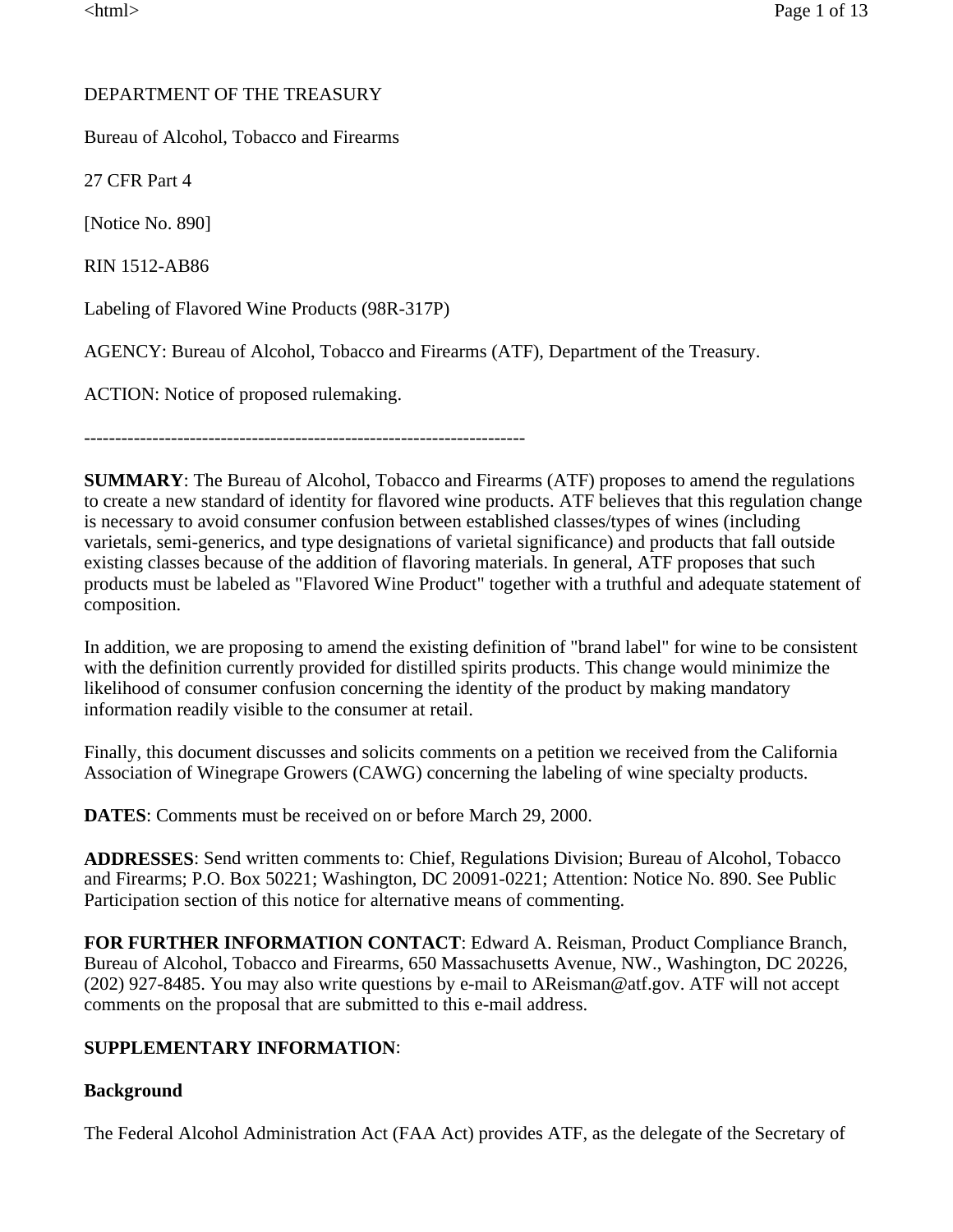the Treasury, with the authority to promulgate regulations with respect to the bottling, packaging, and labeling of distilled spirits, wine, and malt beverages. 27 U.S.C. 205(e). The FAA Act provides that these regulations shall prevent deception of the consumer, and provide the consumer with adequate information as to the identity and quality of alcohol beverageproducts.

The wine labeling regulations require that all wines sold, shipped or otherwise introduced into interstate commerce must bear labels that contain certain mandatory information. Among other things, wine labels must contain a statement relating to the class, type, or other designation of the wine. 27 CFR 4.32(a)(2). With certain exceptions, the class of the wine must be stated on the label in conformity with the standards of identity regulations. However, under certain circumstances, certain grape wine type designations may appear in lieu of a class designation, e.g., grape varietal designations (e.g., Chardonnay), semi-generic type designations (e.g., Chablis), or type designations of varietal significance (e.g., Muscatel). If the class of wine is not defined by the regulations, then a truthful and adequate statement of composition must appear on the brand label in lieu of the class designation. 27 CFR 4.34 (a).

Subpart C of part 4 sets forth standards of identity for several classes and types of wine. 27 CFR 4.21. Section 4.21(a) defines "grape wine" as wine produced by the normal alcoholic fermentation of the juice of sound, ripe grapes. Pure condensed grape must and wine spirits may be added to grape wine. Section 4.21(a) also provides limitations on the amelioration of grape wine. Over-ameliorated grape wine may not be designated as grape wine. Rather, such wine must be designated as "substandard wine" or "other than standard wine." 27 CFR 4.21(h).

In general, the name of a grape variety may be used as the type designation of a grape wine only if the wine is also labeled with an appellation of origin (e.g., "California Chardonnay") and if not less than 75 percent of the finished wine is derived from grapes of that variety. 27 CFR 4.23. A semi-generic name of geographic significance may be used to designate wines of an origin other than that indicated by such name only if there appears in direct conjunction therewith an appropriate appellation of origin disclosing the true place of origin of the wine (e.g., "California Burgundy"), and if the wine so designated conforms to the standard of identity for the product or, if there is no such standard, to the trade understanding of such class or type. A semi-generic designation is a name of geographic significance that is also the designation of a class or type of wine found to have become semi-generic by the Director of ATF. The regulations provide several examples of semi-generic designations that are also type designations for grape wines, such as Burgundy and Chablis. 27 CFR 4.24(b)(2). Semi-generic designations are also established by the Internal Revenue Code (IRC), 26 U.S.C. 5388(c). In the case of still grape wine there may also appear in lieu of the class designation, a type designation of varietal significance. This applies to American wines only. The regulations provide several examples of type designations of varietal significance, such as Muscatel and Scuppernong. 27 CFR 4.28.

Also, grape wine may be vintage dated if it is made in accordance with the standards prescribed in 27 CFR 4.27(a). Vintage wine is wine labeled with the year of harvest of the grapes, and made in accordance with classes 1, 2, or 3 of 27 CFR 4.21.

Section 4.21 does not allow for the addition of flavoring material(s) to wines with a standard of identity under subpart C of part 4. For example, a class 1, grape wine containing added flavoring material(s) is not entitled to a standard grape wine designation, appellation of origin, or vintage date since these statements only apply to a "standard" grape wine. Likewise, "substandard wine" or "other than standard wine" under § 4.21(h)(2) does not specifically include wine to which flavoring material(s) have been added. Substandard wine or other than standard wine typically includes any wine to which has been added sugar and water solution in an amount which is in excess of the limitations prescribed in the standards of identity for these products.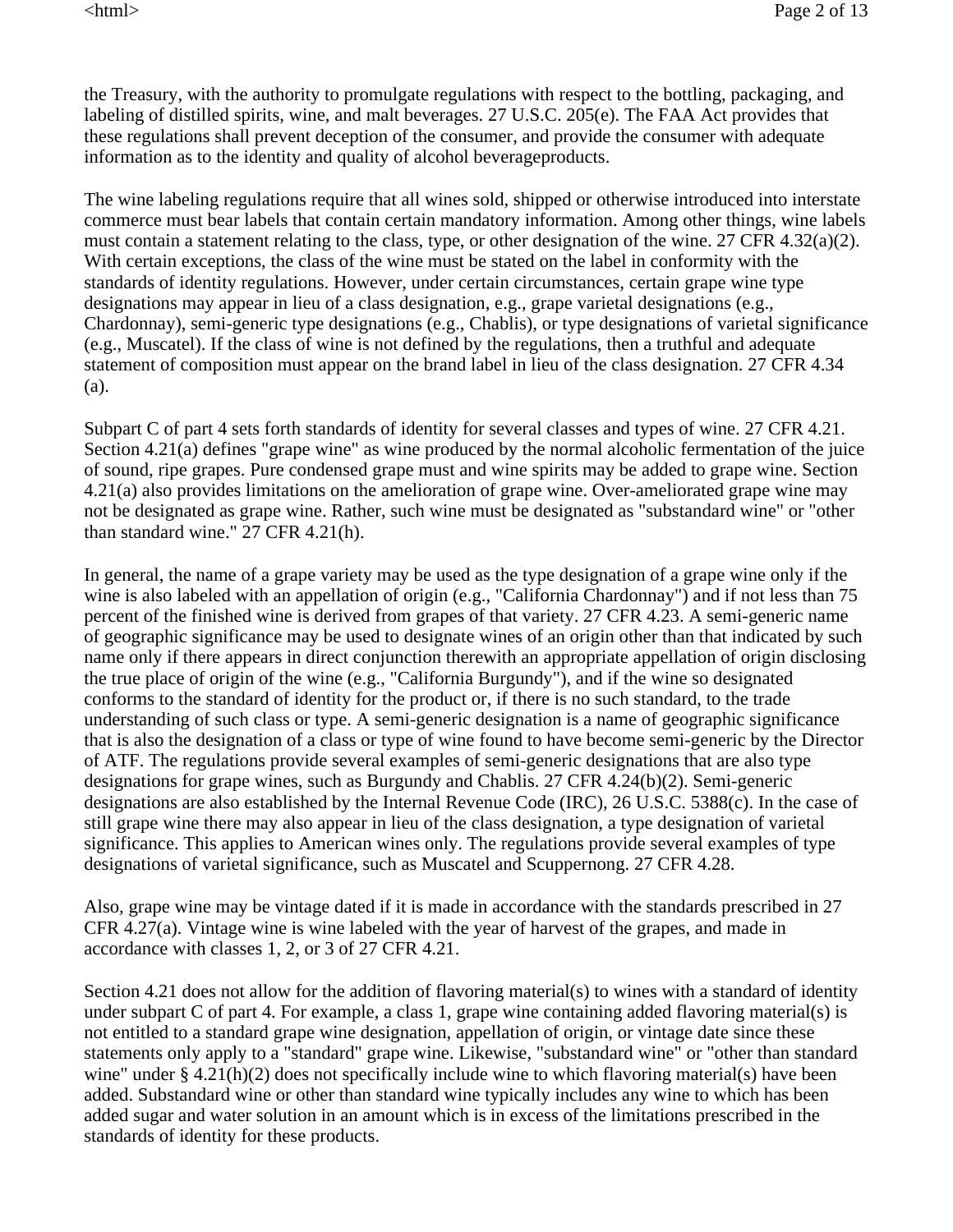It has been ATF's longstanding policy that wines to which flavoring material(s) are added do not fall within any of the current standards of identity set forth in the wine regulations. A truthful and adequate statement of composition is required on the brand label for such flavored wine products, pursuant to § 4.34(a).

Flavored wine products may be derived from grape wine or other wines. They may be derived from citrus wine (orange wine, grapefruit wine, etc.), fruit wine (apple wine, berry wine, pear wine, etc.) or other agricultural products (carrot wine, dandelion wine, honey wine, etc.).

### **Flavored Wine Products**

Flavored wine product labels have traditionally displayed statements of composition such as "Grape Wine With Natural Flavors" to describe to consumers the composition of these products. Recently, some domestic wineries have begun using varietal and semi-generic names in the statement of composition on their product labels to describe the base wine portion of their flavored wine products. These flavored wine products most often have an appellation of origin such as "California" in conjunction with the grape varietal or semi-generic name in the statement of composition (e.g., "California Chardonnay (or Chablis) With Natural Flavors"). Flavored wine products are composed differently from existing standard of identity wines. Typically, such flavored wine products contain additional flavoring material (s). Such products may contain coloring material(s). Flavored wine products may also contain sugar and water in excess of that allowed in standard wine.

ATF is aware that the recent appearance of these grape varietal and semi-generic names on flavored wine products has caused a great deal of discussion within the wine industry. On February 26, 1998, ATF wrote to the Wine Institute to respond to their concerns about this matter. Soon after the letter was sent to the Wine Institute it was placed on the ATF internet website as public information.

#### **Consumer Survey**

In view of ATF's concerns about the labeling of flavored wine products, ATF commissioned a consumer survey in July 1998 to determine consumer interpretations of varietal and semi-generic claims on labels of flavored wine products. Among other things, the survey was designed to assess whether wine consumers distinguish between grape wine and flavored wine products based on information provided on product labels.

The survey involved portraying examples of two flavored wine products: one product was portrayed as containing a grape wine base that qualified as a varietal wine and another was portrayed as a product containing a grape wine base that qualified as a semi-generic wine.

Both products chosen for the survey were depicted in "bag-in-box" containers. Consumers were shown labels bearing only varietal or semi-generic designations and labels bearing a varietal or semi-generic type designation as part of a statement of composition including the term

"With Natural Flavors." Consumers were shown boxes bearing the statement of composition on the side panel only, and other boxes with the statement of composition prominently displayed on the front label. None of the labels was identical to the labels of wines currently marketed. The brand names, package designs, and label information were selected by the contractor, U.S. Research Company, in order to best measure consumer perceptions about the overall label presentations and were chosen in order to ensure that the results were not specific to any one particular product or brand of wine.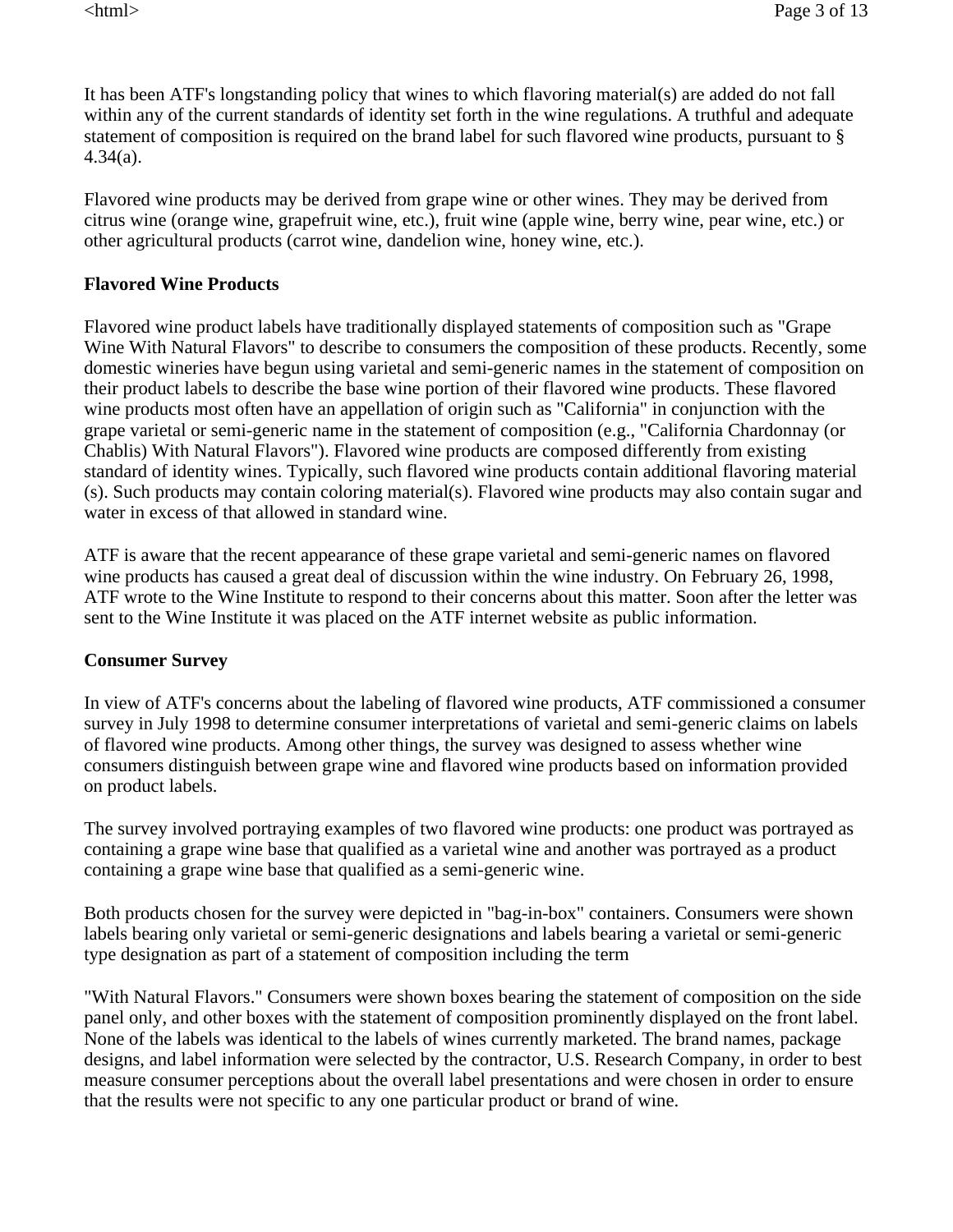The survey revealed that even when the "With Natural Flavors" disclosure was prominently displayed on the front panel of the product, a large majority (80%) of the respondents failed to distinguish between grape wine and flavored wine products. The survey also revealed that placing the term "With Natural Flavors" on the label had no impact on consumer understanding of the amount of varietal or semigeneric wine in the product. This is important because over 55 percent of the consumers surveyed believed that all or almost the entire product was composed of the varietal or semi-generic wine. Moreover, when asked to interpret the "With Natural Flavors" disclosure, more than one-third of the consumers surveyed perceived it to convey a positive "no chemicals or additives" message. Seventeen percent indicated that they thought the "With Natural Flavors" disclosure meant that the product was "natural," and only fourteen percent suggested that it indicated that flavors had been added to the product.

### **California Association of Winegrape Growers Petition**

ATF received a petition, dated September 15, 1999, on behalf of the California Association of Winegrape Growers (CAWG), requesting an amendment of the regulations to prohibit the use of any varietal, semi-generic or geographic name as part of a statement of composition on wine specialty products. Specifically, CAWG has requested an amendment of section 4.34(a). This section states that if the class of wine is not defined in the standards of identity in subpart C of part 4, "a truthful and adequate statement of composition shall appear upon the brand label of the product in lieu of a class designation." The petitioner is requesting that the regulation be amended to add the following wording:

A statement of composition shall include the standard of identity (class and type designation) of the wine used in the product, but shall not be permitted to include, in lieu of the class designation for the wine used in the product, any varietal (grape type) designation, type designation of varietal significance, or semigeneric geographic type designation, or geographic distinctive designation, to which the wine used in the product may otherwise be entitled.

The petitioner contends that the manner in which flavored wine products are labeled, packaged, and marketed deceives consumers into thinking they are consuming varietal wine rather than flavored wine. As stated in the petition, Varietal-based specialty products appear on retailers' shelves next to or intermingled with traditional still wines, in packaging similar to traditional still wines [750 milliliter or 1.5 liter glass bottles sealed with a cork, or 5 liter "bag-in-box" containers] and with a varietal designation and an appellation of origin traditionally associated with still wines prominently displayed.

The petitioner asserts that over the last 20 years, American wine producers and grape growers have developed an important consumer market for still grape wines with varietal designations and appellations of origin. According to the petitioner, these wines represent a large volume of the domestic wine sold in the United States (64 percent for the 52 week period ending July 18, 1999). As stated in the petition, "[v]arietal designations and appellations of origin have earned an important place in the wine consumer marketplace as indications of quality wines with certain distinctive tastes and styles."

In support of its petition, CAWG commissioned a survey to study consumers' understanding of the current labeling of flavored wine products that include a varietal name with an appellation of origin in the statement of composition. A total of 800 telephone interviews were conducted. According to CAWG, the results of the survey showed that most respondents believe that wine labels accurately reflect what is in the container and that label information is important to their buying decisions. A little more than 48 percent of the respondents expected that products containing labels with such statements as "California Cabernet Sauvignon with natural flavors" and "California Chardonnay with natural flavors" to be standard grape wines which contain 75 percent wine made from grapes of that variety. The petitioner notes that flavored wine products which include a varietal name in the statement of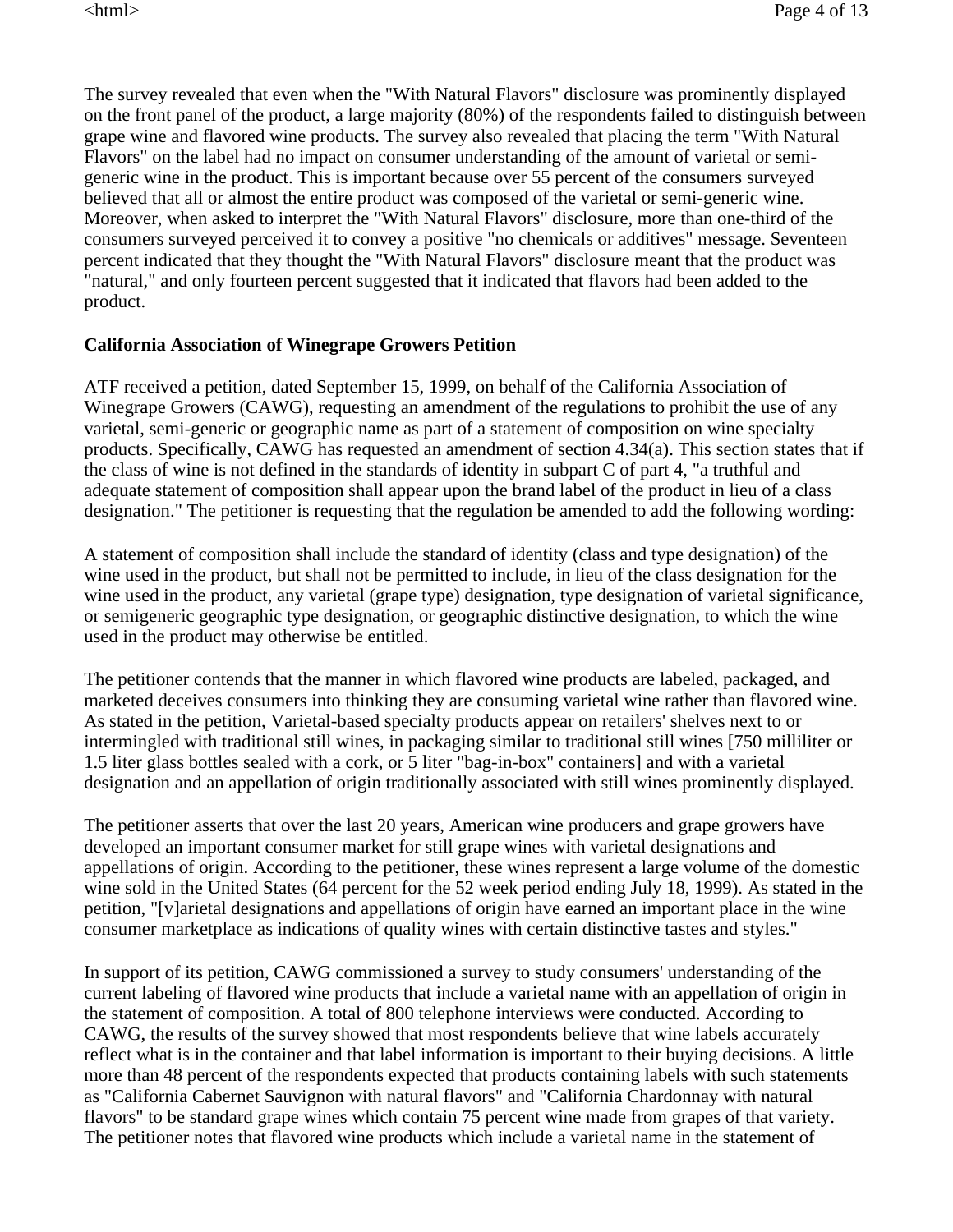composition have no minimum varietal content requirement.

CAWG states that the results of its survey clearly show that the labeling of flavored wine products that include a variety name along with an appellation of origin in the statement of composition is misleading to consumers. The petitioner believes that its proposed amendment "is targeted directly at the misleading nature of current statements of composition on varietal-based specialty products." By prohibiting varietal and semi-generic designations and appellations of origin in the statement of composition, the petitioner contends that consumers will not be misled as to the actual identity of the product. Flavored wine products that have a varietal wine base would have statements of composition in the form "grape wine with natural flavors" or "white wine with natural flavors."

ATF is not proposing the amendment requested by CAWG, however, we are soliciting comments on the petition. This will be addressed further in the section titled "Proposed Regulation."

### **Significance of Wine Labeling Terms**

ATF believes that consumers have learned to attach significance to grape wines entitled to varietal/semigeneric designations, appellations of origin, and vintage dates. This belief is based on the fact that for many years the grape wine industry has heavily utilized varietal/semi-generic designations, appellations of origin, and vintage dating in the marketing of grape wines. Additionally, ATF has conducted rulemaking projects spanning nearly 14 years identifying American grape variety names. See e.g., Treasury Decision ATF-370, 61 FR 522 (January 8, 1996). Similarly, Congress has recently amended the Internal Revenue Code to recognize semi-generic names as being distinctive grape wine designations. 26 U.S.C. 5388(c), as added by Public Law 105-34, § 910(a). These efforts illustrate the importance of varietal and semi-generic grape wine designations to both the wine industry and to wine consumers. This was also addressed in the CAWG petition.

ATF believes that consumers do not understand that flavored wine products are composed differently from existing standard of identity wines. ATF further believes that consumers are confused about the distinction between an existing standard of identity wine and flavored wine products, especially when grape varietal or semi-generic terms appear on the labels of flavored wine products. Flavored wine products are often located next to varietal wines or semi-generic wines on the shelves of grocery and liquor stores. Also, the promotional and advertising materials accompanying these flavored wine products frequently feature or highlight the varietal or semi-generic component of the finished wine product, even though the finished flavored wine product is not entitled to the varietal or semi-generic designation.

### **Proposed Regulation**

ATF has concluded that current statements of composition that include varietal or semi-generic names tend to mislead consumers to believe that flavored wine products are the same as wines that meet the percentage requirements for a varietal or semi-generic designation. ATF is basing this conclusion on its experience in regulating the labeling of wine. ATF also believes that the consumer survey it commissioned and the CAWG consumer survey support that conclusion.

Furthermore, examination of this issue has caused ATF to review its policy relating to statements of composition for all flavored wine products, including those that do not include varietal or semi-generic names, such as those that state "Grape Wine With Natural Flavors," since the finished products are no longer "Grape Wine" but are "Flavored Wine Products" because of the presence of flavors.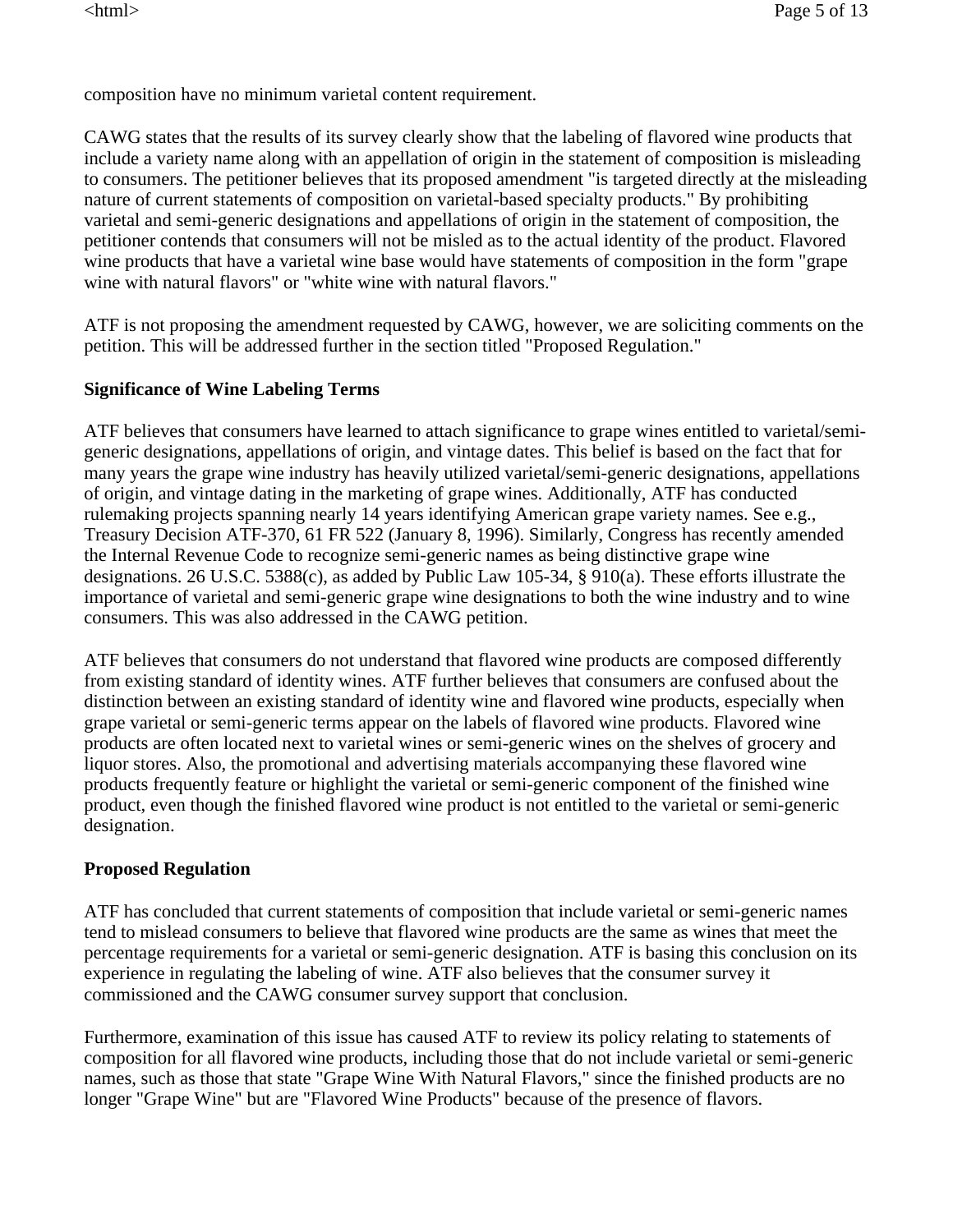Although we are soliciting comments on the CAWG petition, we are not proposing the amendment requested by the petitioner. We believe the regulation change proposed by CAWG is more restrictive and does not provide the industry with the flexibility in labeling their flavored wine products. On the other hand, we believe that the proposals made in this notice provide the consumer with sufficient information as to the actual identity of the product without imposing an undue burden on the industry.

Accordingly, ATF is proposing to establish a new class designation that would be called "Flavored Wine Product." Under this designation, a flavored wine product would be a wine-based alcohol beverage that does not qualify for any of the class or type designations listed in the existing wine regulations because of the addition of flavoring material(s).

ATF believes that all flavored wine products need to be labeled to indicate to consumers that such products are composed differently from existing standard of identity wines. ATF, therefore, proposes to add a Class 10 to the standards of identity for wine to be called "Flavored Wine Product." Such product will be required to be designated as "Flavored Wine Product" on labels. Furthermore, the designation must appear together with a truthful and adequate statement of composition. The designation and the statement of composition must appear in the same size, style and color typeface on the brand label.

At a minimum, the statement of composition for flavored wine products must:

1. Identify Class and/or Type

It must identify the class and/or type of each wine used in the flavored wine product (e.g., "grape wine," "table wine," "peach wine," "honey wine"). A single grape variety, type designation of varietal significance, or semi-generic name may be used if such named grape variety, type designation of varietal significance, or semi-generic name appears together with an appellation of origin no smaller than a country and the named grape variety, type designation of varietal significance, or semi-generic wine constitutes not less than 75 percent by volume of the finished flavored wine product. For Vitis labrusca varieties, the named grape variety must constitute not less than 51 percent by volume of the flavored wine product. An appellation of origin may not otherwise appear on the label of a product of this class. Similar provisions are being proposed for specialty products that do not contain any flavor(s)  $(\S$  4.34(c)).

2. Identify Added Flavoring Material(s)

If one flavoring material is used in the production of the flavored wine product, the flavoring material must be specifically identified (e.g., "strawberry flavor"). If two or more flavoring materials are used in the production of the flavored wine product, each flavoring material may be specifically identified (e.g., "peach flavor," "kiwi flavor," or "peach and kiwi flavors") or the characterizing flavor must be specifically identified and the remaining flavoring material(s) must be generally referenced as "other flavor(s)."

With regard to the term "natural" as used on alcohol beverage labels to describe a flavor, e.g., "With Natural Flavors," ATF believes that there is no consensus among consumers as to a meaning for the term "natural." This belief is based upon ATF's experience in regulating the wine industry and on its consumer survey noted above, which supports this conclusion. An example indicated in the survey reflects that fully one-third of respondents considered the term "natural" to indicate that no additives or chemicals are present in the product. This conclusion is clearly erroneous. Therefore, to avoid consumer deception concerning the identity of flavored wine products, the term "natural" may not be used anywhere on the flavored wine product labels to describe flavoring materials. When artificial flavoring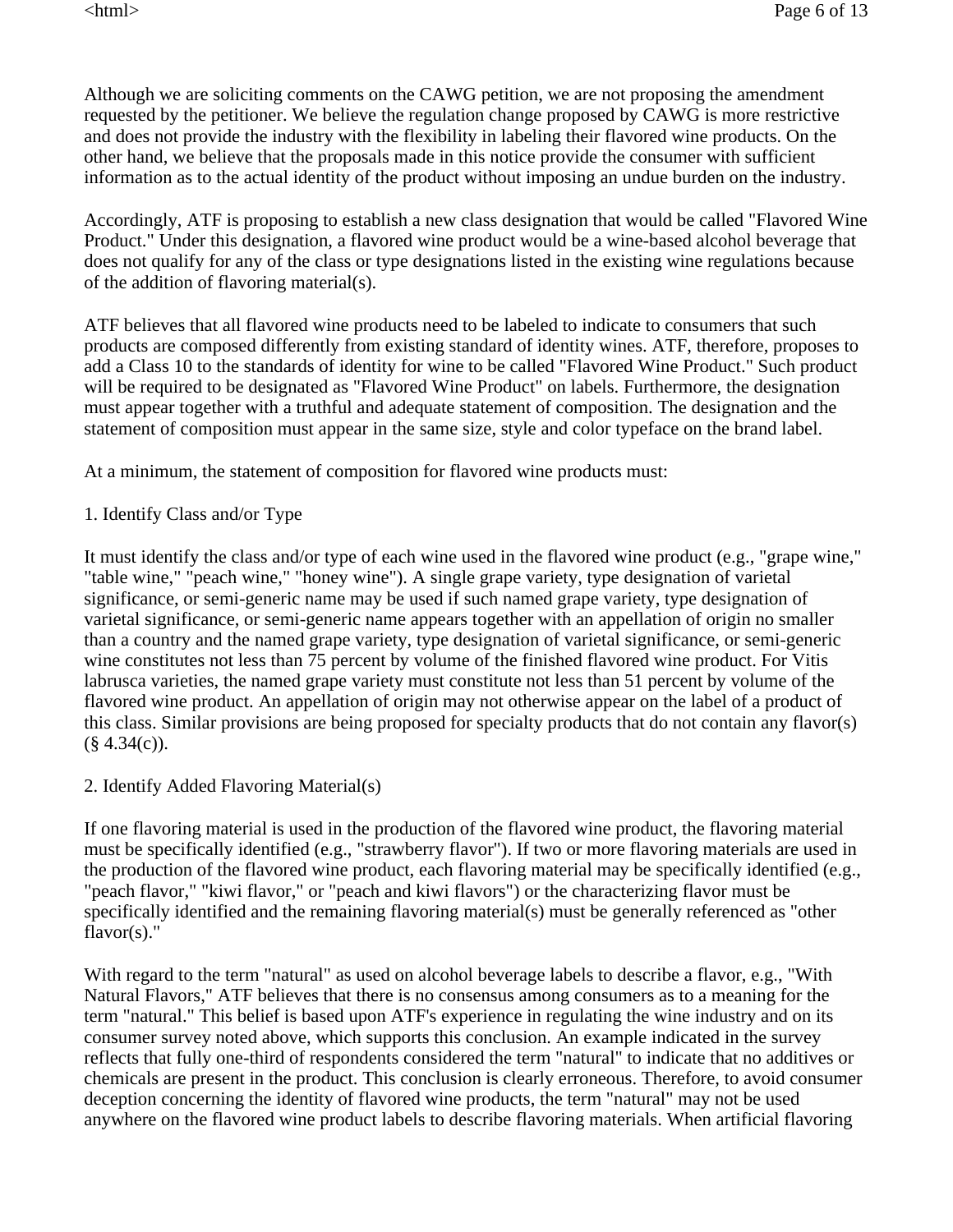material(s) are used, they must be so described (e.g., "artificial raspberry flavor").

3. Identify Added Coloring Material(s)

ATF proposes to require that coloring materials(s) be disclosed in the statement of composition, whether added directly or through flavoring material(s). The coloring materials may be identified specifically (e.g., "caramel," "certified color," "annato," etc.) or as a general statement, such as "artificially colored," to indicate the presence of any one or a combination of coloring material(s). However,  $FD\&CD$ Yellow No. 5 requires specific disclosure in accordance with 27 CFR 4.32(c).

4. Include a Reference to Sugar

ATF proposes to require that sugar be listed in the statement of composition if sugar is used in the production of the flavored wine product (not including its use in the production of the base wine within the range authorized by the regulations).

5. Include a Reference to Water

ATF proposes to require that water be listed in the statement of composition, if the water addition, whether added directly to the flavored wine product or by the addition of flavoring material(s), exceeds 5 percent by volume of the flavored wine product.

6. Include a Reference to Wine Spirits

ATF proposes to require, except for flavored wine products made from a base of a class 6 wine and imported flavored wine products, a reference to the addition of wine spirits in the statement of composition, whether such wine spirits are added in the production of the wine component of the flavored wine product or added in the production of the flavored wine product, if the wine spirits are not derived from the same kind of fruit from which the wine component was fermented. Section 4.39(a)(7) prohibits the appearance on a wine label of any statement that the wine contains distilled spirits with one exception. Accordingly, we are proposing to amend the exception to cover the reference to distilled spirits in the statements of composition for flavored wine products.

# **Miscellaneous--Amended Definition of "Brand Label"**

ATF also proposes to revise the meaning of the term "brand label" in 27 CFR 4.10. Under the amended definition, a brand label is the principal display panel that is most likely to be displayed, presented, shown, or examined under normal and customary conditions of display for retail sale, and any other label appearing on the same side of the container as the principal display panel. The brand label appearing on a cylindrical surface is that 40 percent of the circumference which is most likely to be displayed, presented, shown or examined under normal and customary conditions of display for retail sale.

ATF believes that the existing definition of the term "brand label" allows the mandatory information to be placed on the container in such a way that it is not readily visible to consumers. ATF also believes consumers are having difficulty locating important mandatory product label information necessary to be adequately informed as to the identity and quality of the wine products, including bag-in-boxes and other new wine containers.

The amended brand label definition proposal is based on the definition of "brand label" that is currently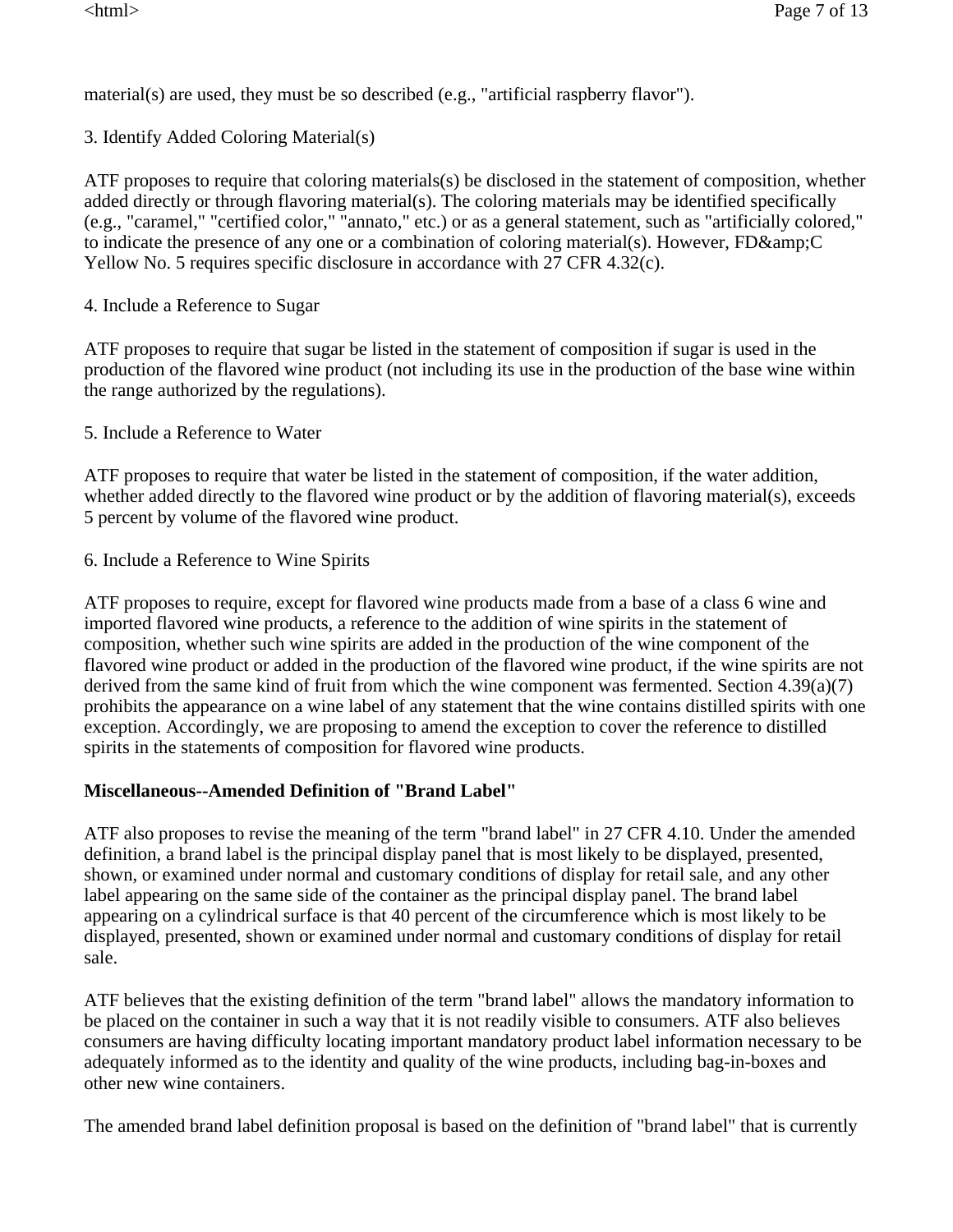in the distilled spirits regulations and is consistent with the principal display panel approach of the Fair Packaging and Labeling Act. ATF recognizes that the proposal to amend the definition of the term "brand label" was raised before. On September 12, 1991, ATF published Notice No. 727, "Definition of 'Brand Label' for Wine, and; Standard Wine Containers" (56 FR 46393). At that time ATF proposed that the definition of "brand label" be amended, consistent with the definition currently proposed. This proposal was subsequently withdrawn for further study (58 FR 56801, October 25, 1993).

ATF has re-examined this issue in the context of the wine regulations for the purpose of ensuring that consumers are not misled about the identity and quality of wine products. The popularity of flavored wine products and the potential for consumer confusion between such products and other wines that fit specific class designations makes this more specific definition of "brand label" necessary. Under the proposed definition, the mandatory information will be readily visible to consumers at the point of purchase.

### **Public Participation**

Who May Comment on This Notice?

We are requesting comments on these proposed regulations and the CAWG petition from all interested persons. We are also requesting comments on the clarity of this proposed rule and how it may be made easier to understand. Comments received on or before the closing date will be carefully considered. Comments received after that date will be given the same consideration if it is practical to do so, but assurance of consideration cannot be given except as to comments received on or before the closing date.

Will ATF Keep My Comment Confidential?

We will not recognize any material in comments as confidential. All comments and materials received may be disclosed to the public. If you consider your material to be confidential or inappropriate for disclosure to the public you should not include it in a comment. We may also disclose the name of any person who submits a comment.

Disclosure: Who May Review the Comments ATF Receives for This Notice?

Any interested person may inspect copies of this notice and all comments. You may inspect these documents during normal business hours in the ATF Reference Library, Room 6480, 650 Massachusetts Avenue, NW, Washington, DC.

How Do I Send Facsimile Comments?

You may submit comments by facsimile transmission to (202) 927-8602. Facsimile comments must:

- $\circ$  be legible;
- $\circ$  reference this notice number;
- $\circ$  be 8\1/2\" x 11" in size;
- { contain a legible written signature; and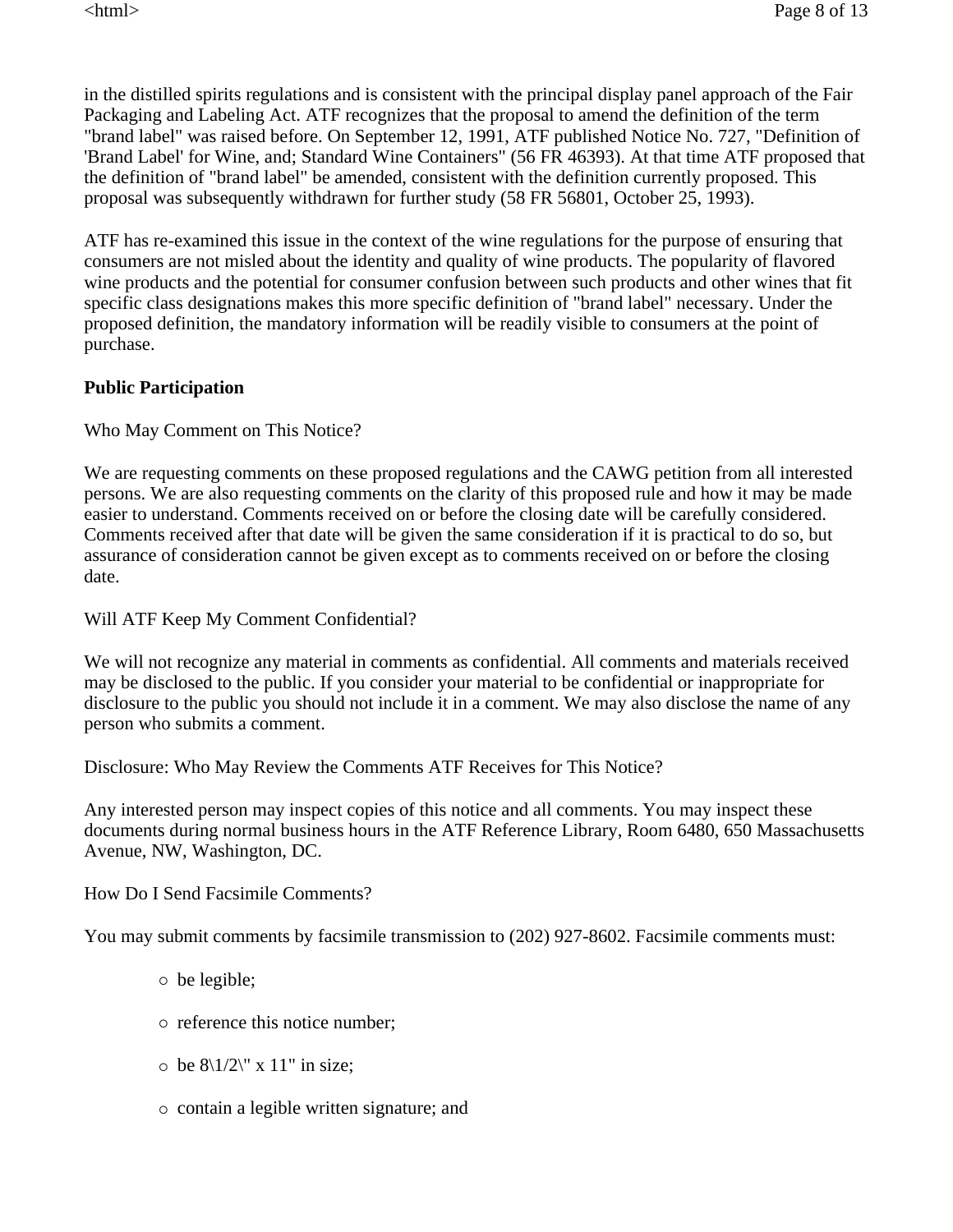$\circ$  be not more than three pages long.

We will not acknowledge receipt of facsimile transmissions. We will treat facsimile transmissions as originals.

How Do I Send Electronic Mail (E-mail) Comments?

You may submit comments by e-mail by sending them to nprm.notice.890@atf.gov. You must follow these instructions. E-mail comments must:

- $\circ$  contain your name, mailing address, and e-mail address;
- $\circ$  reference this notice number; and
- $\circ$  be legible when printed on not more than three pages 8 ½ " x 11" in size.

We will not acknowledge receipt of e-mail. We will treat e-mail as originals.

How Do I Send Comments to the ATF Internet Web Site?

You may also submit comments using the comment form provided with the online copy of the proposed rule on the ATF internet web site at http://www.atf.treas.gov/core/regulations/rules.htm

Can I Request a Public Hearing?

If you desire the opportunity to comment orally at a public hearing on this proposed regulation, you must submit a request in writing to the Director within the 90-day comment period. The Director reserves the right, in light of all circumstances, to determine if a public hearing is necessary.

Is This a Significant Regulatory Action as Defined by Executive Order 12866?

We have determined that this proposed regulation is not a significant regulatory action as defined in Executive Order 12866. Therefore, a Regulatory Assessment is not required.

Does the Paperwork Reduction Act Apply to this Proposed Rule?

The Paperwork Reduction Act of 1995 (PRA), 44 U.S.C. 3507, and its implementing regulations (5 CFR part 1320) apply to this proposed rule. The collection of information contained in this notice has been submitted to the Office of Management and Budget (OMB) for review in accordance with section 3507 (d) of the PRA. The estimated average burden associated with the collection of information is 0 hours per respondent or recordkeeper because the requirement is usual and customary for wine producers. The number of respondents/recordkeepers is 6,060. Comments on the collection of information should be sent to the Office of Management and Budget, Attention: Desk Officer for the Bureau of Alcohol, Tobacco and Firearms, Office of Information and Regulatory Affairs, Washington, DC 20503, with copies to the Chief, Document Services Branch, Room 3110, Bureau of Alcohol, Tobacco and Firearms, at the address previously specified.

Comments are specifically requested concerning:

Whether the collection of information is necessary for the proper performance of the functions of ATF,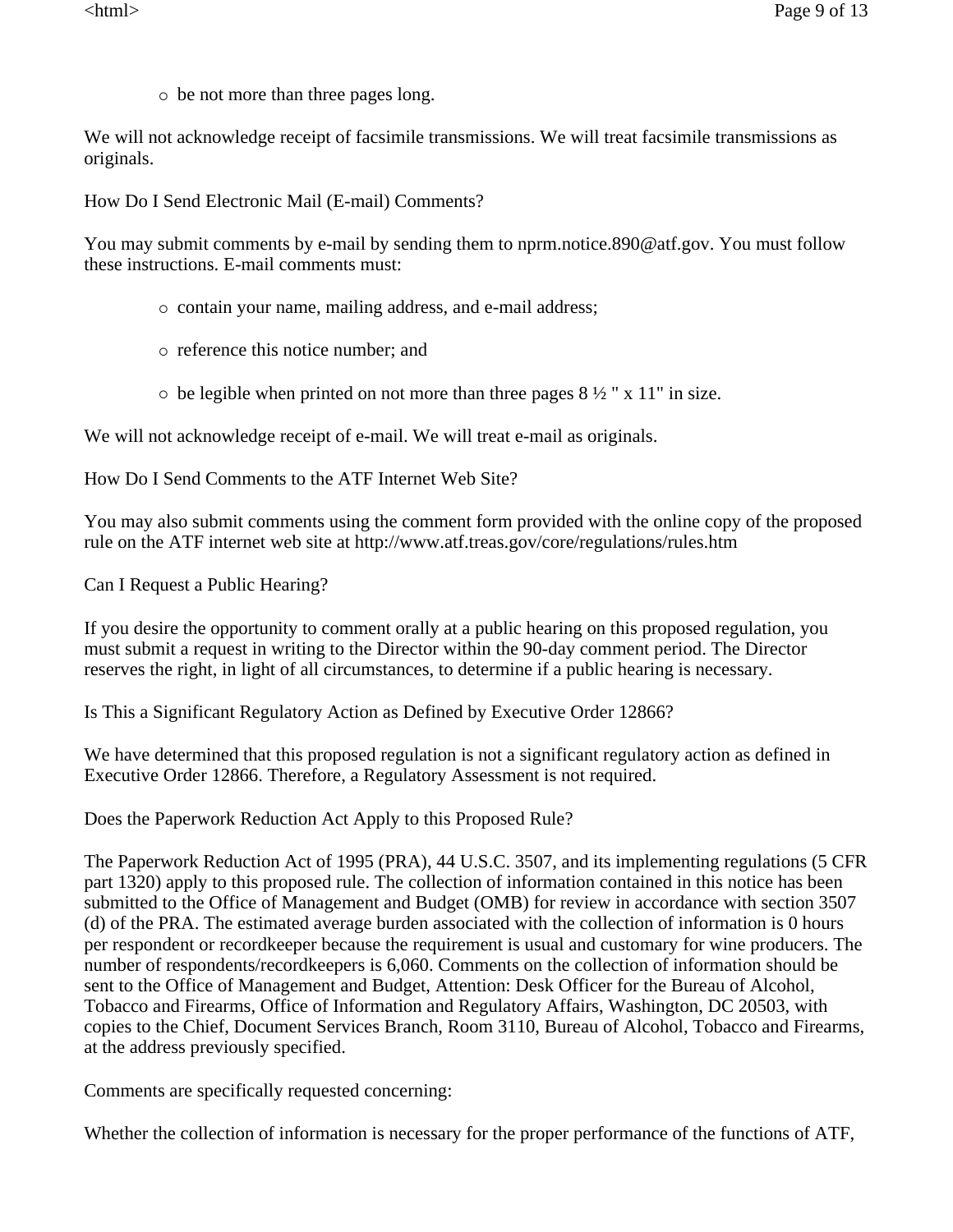including whether the information will have practical utility; The accuracy of the estimated burden associated with the collection of information; How the quality, utility, and clarity of the information to be collected may be enhanced; How the burden of complying with the collection of information may be minimized, including through the application of automated collection techniques or other forms of information technology; and Estimates of capital or start-up costs and costs of operation, maintenance, and purchase of services to provide information.

The collection of information in this proposed regulation is in 27 CFR 4.21(j) and 4.34. This information is required to properly identify flavored wine products. The collection of information is mandatory. The likely respondents are businesses.

An agency may not conduct or sponsor, and a person is not required to respond to, a collection of information unless it displays a valid control number assigned by the Office of Management and Budget.

Does the Regulatory Flexibility Act Apply to This Proposed Rule?

The Regulatory Flexibility Act (RFA) generally requires an agency to conduct a regulatory flexibility analysis of any rule required to be issued for notice and comment unless the agency certifies that the rule will not have a significant economic impact on a substantial number of small entities. Small entities include small businesses, small not-for-profit enterprises, and small government jurisdictions. We hereby certify that this proposed regulation, if adopted, will not have a significant economic impact on a substantial number of small entities. Since producers routinely make changes to their labels, we do not believe that the proposed amendments, if adopted, would result in any additional burdens on the industry. Accordingly, a regulatory flexibility analysis is not required.

Drafting information. This document was drafted by Edward A. Reisman, Product Compliance Branch, Bureau of Alcohol, Tobacco and Firearms. However, other personnel within ATF also participated in the development of this document.

# **List of Subjects in 27 CFR Part 4**

Advertising, Consumer protection, Customs duties and inspection, Imports, Labeling, Packaging and containers, Wine.

Authority and Issuance

For the reasons discussed in the preamble, ATF amends 27 CFR part 4 as follows:

PART 4--LABELING AND ADVERTISING OF WINE

Paragraph 1. The authority citation for part 4 continues to read as follows:

Authority: 27 U.S.C. 205.

Par. 2. Section 4.10 is amended by revising the definition of the term "brand label" to read as follows:

# § 4.10 **Meaning of terms.**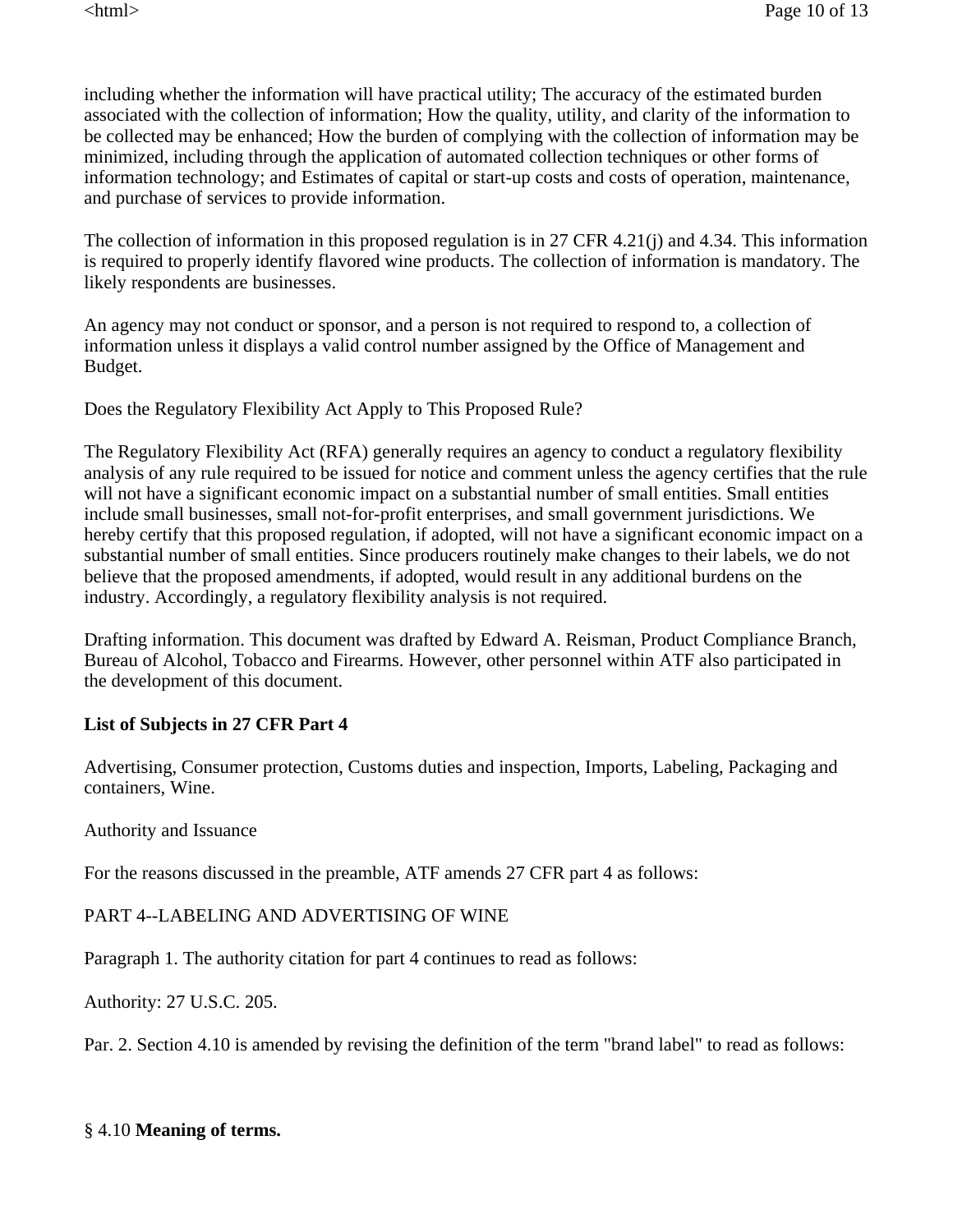\* \* \* \* \*

Brand label. The principal display panel that is most likely to be displayed, presented, shown, or examined under normal and customary conditions of display for retail sale, and any other label appearing on the same side of the container as the principal display panel. The brand label appearing on a cylindrical surface is that 40 percent of the circumference which is most likely to be displayed, presented, shown, or examined under normal and customary conditions of display for retail sale.

\* \* \* \* \*

Par. 3. Section 4.21 is amended by adding new paragraph (j) to read as follows:

§ 4.21 The standards of identity.

\* \* \* \* \*

(j) Class 10; flavored wine product. A flavored wine product is a wine-based alcohol beverage that does not qualify for any of the other class or type designations listed in this section because of the addition of flavoring material(s).

(1) Mandatory class and type designation. The designation of such product is "flavored wine product," together with a truthful and adequate statement of composition, all of which must appear in the same size, style and color typeface. At a minimum, the statement of composition must:

(i) Identify the class and/or type of each wine used in the flavored wine product (e.g., "grape wine," "table wine," "peach wine," "honey wine"). A single grape variety, type designation of varietal significance, or semi-generic name, as provided in §§ 4.23, 4.28, and 4.24(b), respectively, may be used if such named grape variety, type designation of varietal significance, or semi-generic name appears together with an appellation of origin no smaller than a country and the named grape variety, type designation of varietal significance, or semi-generic wine constitutes not less than 75 percent by volume of the finished flavored wine product: Provided, That for Vitis labrusca varieties, the named grape variety must constitute not less than 51 percent by volume of the finished flavored wine product. An appellation of origin may not otherwise appear on the label of a product of this class.

(ii) Identify added flavoring material(s). If one flavoring material is used in the production of the flavored wine product, the flavoring material must be specifically identified (e.g., "peach flavor" or "kiwi flavor"). If two or more flavoring materials are used in the production of the flavored wine product, each flavoring material may be specifically identified (e.g., "peach flavor," "kiwi flavor," or "peach and kiwi flavors") or the characterizing flavor must be specifically identified and the remaining flavoring material(s) must be generally referenced as "other flavor(s)." The term "natural" may not be used to describe flavoring materials anywhere on the product label(s). Artificial flavoring material(s) must be so described (e.g., "artificial raspberry flavor");

(iii) Identify coloring material(s), whether added directly or through flavoring material(s). The coloring materials may be identified specifically (e.g., "caramel," "certified color," "annato," etc.) or the words "artificially colored" may be used to indicate the presence of any one or a combination of coloring material(s), except that FD $\&$ amp; CYellow No. 5 requires specific disclosure in accordance with 27 CFR 4.32(c);

(iv) Include a reference to sugar, if the sugar is used in the production of the flavored wine product (not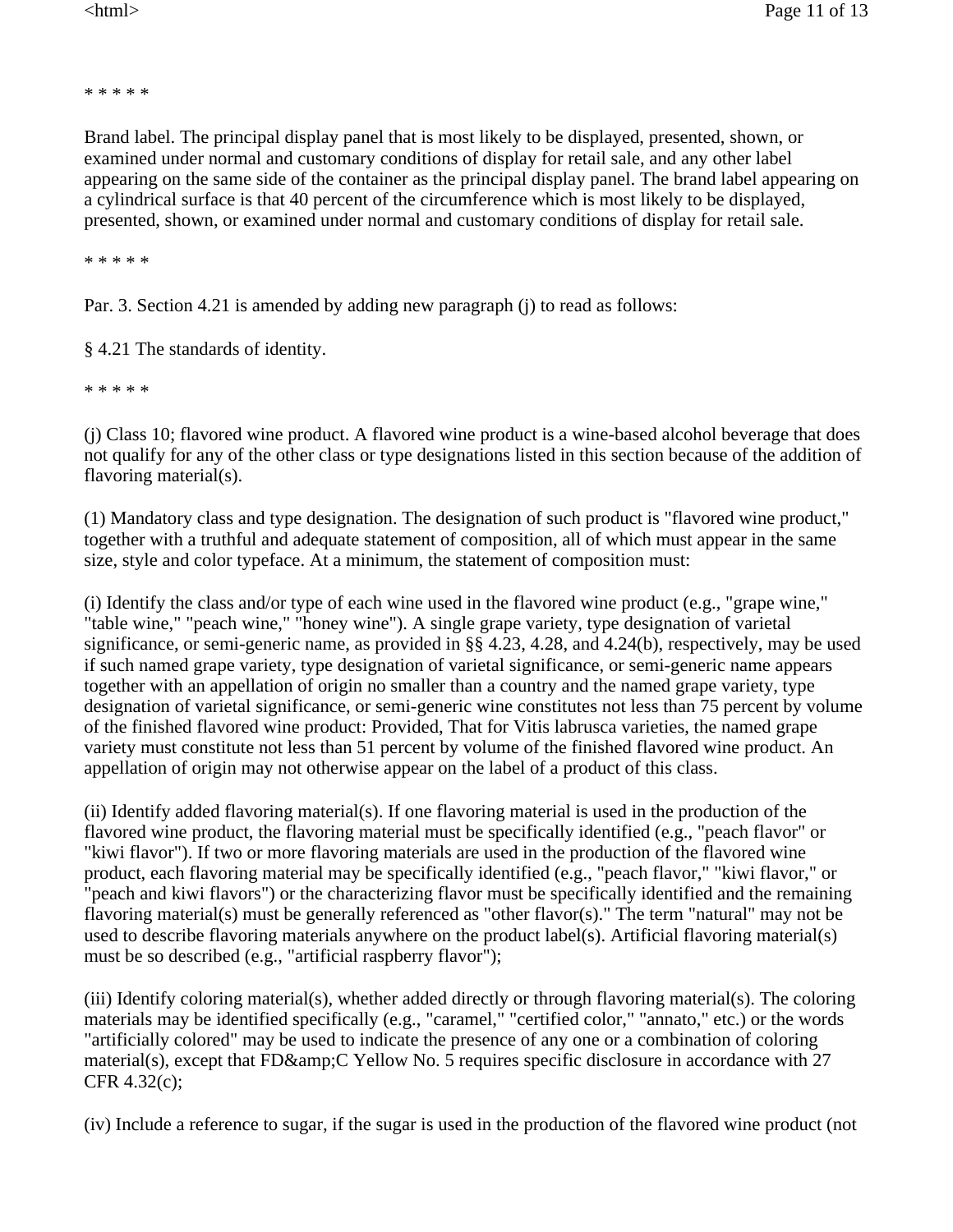including the use of sugar in the production of the base wine within the authorized limits);

(v) Include a reference to water, if the water addition, whether added directly to the flavored wine product or by the addition of flavoring material(s), exceeds 5 percent by volume of the flavored wine product;

(vi) Include, except for flavored wine products made from a base of a class 6 wine and imported flavored wine products, a reference to the addition of wine spirits, whether added in the production of the wine component of the flavored wine product or added in the production of the flavored wine product, if the wine spirits are not derived from the same kind of fruit from which the wine component was fermented.

(2) Optional statements. In addition to the statement of composition portion of the mandatory designation, additional statements regarding the components of the flavored wine product may appear on a back or side label, but not the brand label. Such statements must reference all components listed in the mandatory statement of composition and must include the percentage of each component totaling 100 percent. Furthermore, such additional statements must be truthful, accurate and specific, within the meaning of  $\S$  4.38(f).

Par. 4. Section 4.34 is amended by removing the last two sentences in paragraph (a) and adding in their place three new sentences and by adding a new paragraph (c) to read as follows:

§ 4.34 Class and type.

(a) \* \* \* Except as provided in paragraph (c) of this section, an appellation of origin may not appear on the label of the product. If the statement of composition includes a single grape variety, type designation of varietal significance, or semi-generic name, as provided in §§ 4.23, 4.28, and 4.24(b), respectively, the product must comply with the provisions of paragraph (c) of this section. In addition to the mandatory designation for the wine, there may be stated a distinctive or fanciful name, or a designation in accordance with trade understanding. All parts of the designation of the wine, whether mandatory or optional, must appear together in the same size, style and color typeface.

\* \* \* \* \*

(c) If the class of wine is not defined in subpart C, and the statement of composition required by paragraph (a) of this section includes a single grape variety, type designation of varietal significance, or semi-generic name, as provided in §§ 4.23, 4.28, and 4.24(b), respectively,

(1) An appellation of origin no smaller than a country must appear together with the named grape variety, type designation of varietal significance, or semi-generic name; and

(2) The named grape variety, type designation of varietal significance, or semi-generic type wine must constitute not less than 75 percent by volume of the finished wine product: Provided, That for Vitis labrusca varieties, the named grape variety must constitute not less than 51 percent by volume of the finished wine product.

Par. 5. Section 4.39(a) is amended by revising the introductory text in paragraph (7) to read as follows:

§ 4.39 Prohibited practices.